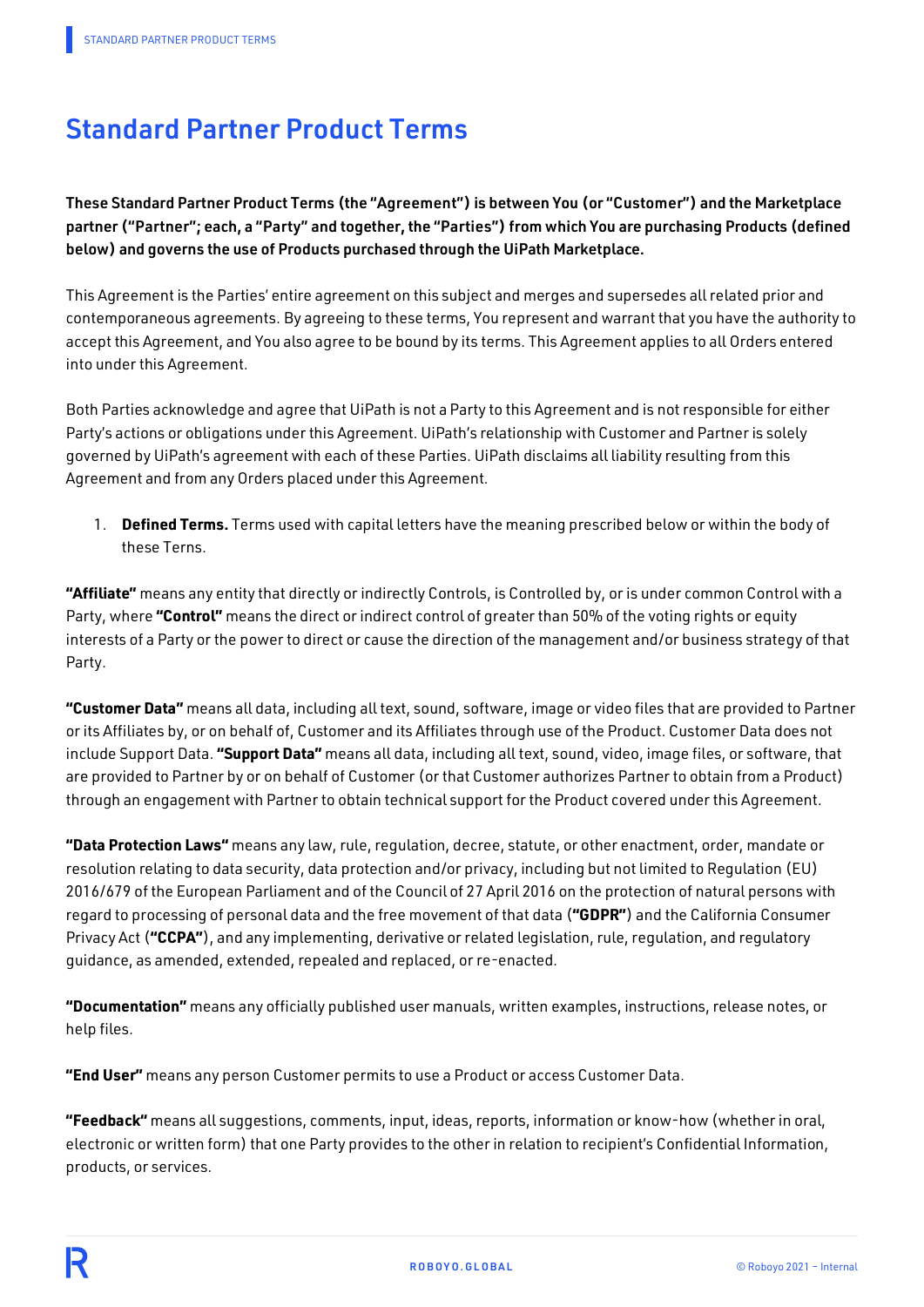**"Order"** means any order, purchase, installation, download or enablement of a Product (including renewals and upgrades), through the UiPath Marketplace.

**"Partner"** means the third-Party natural person or legal entity that creates a Product listing on the UiPath Marketplace.

**"Personal Data"** means any information relating to an identified or identifiable natural person.

**"Product(s)"** means any software programs, development kits, protection mechanisms, plugins, connectors, extensions, scripts or any other software provided by Partner to Customer, together with all new versions, modifications, updates, patches, improvements, enhancements, extensions, or similar derived works thereto; (ii) any complete or partial copies of the foregoing; (iii) Documentation, (iv) derived works of all the foregoing, but excluding open source software components, each of which has its copyright notice and license included in the license file.

**"Representatives"** means a Party's employees, Affiliates, contractors, advisors and consultants.

**"Standard Contractual Clauses"** means the standard data protection clauses for the transfer of personal data to processors established in third countries which do not ensure an adequate level of data protection, as described in Article 46 of the GDPR.

**"Subcontractor"** means any third party: (1) to whom Partner delegates its obligations under this Agreement, including a Partner Affiliate not contracting directly with Customer through an Order; or (2) who, in performing under a contract between it and Partner or a Partner Affiliate, stores, collects, transfers or otherwise processes Personal Data (obtained or accessed in connection with performing under this Agreement) or other Customer Confidential Information.

**"You"** or **"Customer"** means the natural person or the legal entity, together with their employees and authorized representatives, placing Orders on the UiPath Marketplace for Partner Products.

#### 2. License to Products

- 2.1. **License Grant.** Products are licensed and not sold. Upon UiPath's acceptance of an Order, and subject to Customer's compliance with this Agreement, Partner grants Customer a nonexclusive and limited license to copy, download, install, run, access, display, use or otherwise interact with, the ordered Products. These licenses are solely for Customer's own use and business purposes and are nontransferable except as expressly permitted under this Agreement or applicable law.
- 2.2. **Duration of Licenses.** Licenses granted on a subscription basis expire at the end of the applicable subscription period set forth in the Order, unless renewed. Licenses granted for metered Products billed periodically based on usage continue as long as Customer continues to pay for its usage of the Products. All other licenses become perpetual upon payment in full.
- 2.3. **End Users.**Customer will control access to and use of the Products by End Users and is responsible for any use of the Products that does not comply with this Agreement.
- 2.4. **Affiliates.** Customer may order Products for use by its Affiliates. If it does, the licenses granted to Customer under this Agreement will apply to such Affiliates, but Customer will have the sole right to enforce this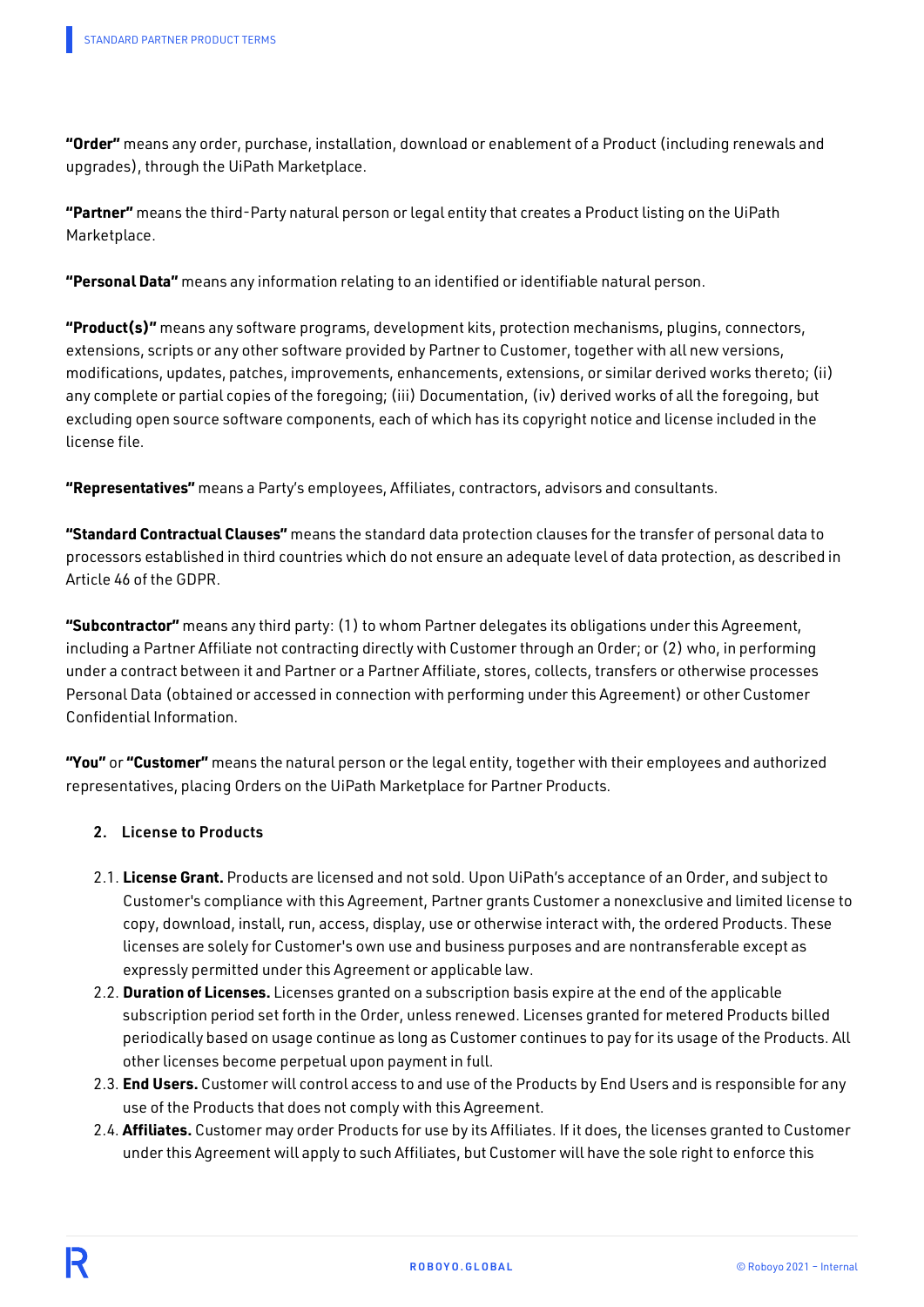Agreement against Partner. Customer will remain responsible for all obligations under this Agreement and for its Affiliates' compliance with this Agreement and any applicable Order(s).

- 2.5. **Reservation of Rights.** Partner reserves all rights not expressly granted in this Agreement. Products are protected by copyright and other intellectual property laws and international treaties. No rights will be granted or implied by waiver or estoppel. Rights to access or use Products on a device do not give Customer any right to implement Partner's patents or other intellectual property in the device itself or in any other software or devices.
- 2.6. **Restrictions.** Except as expressly permitted in this Agreement, Documentation or an Order, Customer must not (and is not licensed to): (a) copy, modify, reverse engineer, decompile, or disassemble any Product, or attempt to do so; (b) install or use any third-Party software or technology in any way that would subject Partner's intellectual property or technology to any other license terms; (c) work around any technical limitations in a Product or restrictions in Documentation; (d) separate and run parts of a Product on more than one device; (e) upgrade or downgrade parts of a Product at different times; (f) use a Product for any unlawful purpose; (g) transfer parts of a Product separately; or (h) distribute, sublicense, rent, lease, or lend any Products, in whole or in part, or use them to offer hosting services to a third party.
- 2.7. **License Transfers.** Customer may only transfer fully-paid, perpetual licenses to (a) an Affiliate or (b) a third party solely in connection with the transfer of hardware to which, or employees to whom, the licenses have been assigned as part of (i) a divestiture of all or part of an Affiliate or (ii) a merger involving Customer or an Affiliate. Upon such transfer, Customer must uninstall and discontinue using the licensed Product and render any copies unusable. Customer must notify Partner of a License transfer and provide the transferee a copy of this Agreement and any other documents necessary to show the scope, purpose, and limitations of the licenses transferred. Attempted license transfers that do not comply with this section are void.
- 2.8. **Feedback.** Any Feedback is given voluntarily, and the provider grants to the recipient, without charge, a non-exclusive license under provider's owned or controlled non-patent intellectual property rights to make, use, modify, distribute, and commercialize the Feedback as part of any of recipient's products and services, in whole or in part and without regard to whether such Feedback is marked or otherwise designated by the provider as confidential. The provider retains all other rights in any Feedback and limits the rights granted under this section to licenses under its owned or controlled non-patent intellectual property rights in the Feedback (which do not extend to any technologies that may be necessary to make or use any product or service that incorporates, but are not expressly part of, the Feedback, such as enabling technologies).

## 3. Privacy

- 3.1. **EU Standard Contractual Clauses.** To the extent applicable, the Parties will abide by the requirements of European Economic Area and Swiss data protection law regarding the collection, use, transfer, retention, and other processing of Personal Data from the European Economic Area and Switzerland. All transfers of Customer Data out of the European Union, European Economic Area, and Switzerland will be governed by the Standard Contractual Clauses, as designated by the European Commission, made available by the Partner at the applicable URL for such terms or as otherwise communicated to Customer.
- 3.2. **Personal Data.** Customer consents to the processing of Personal Data by Partner and its Affiliates, and their respective agents and subcontractors, as provided in this Agreement. Before providing Personal Data to Partner, Customer will obtain all required consents from third parties (including Customer's contacts, partners, distributors, administrators, and employees) under applicable privacy and Data Protection Laws.
- 3.3. **Processing of Personal Data; GDPR.** To the extent Partner is a processor or subprocessor of Personal Data subject to the GDPR, the Standard Contractual Clauses govern that processing and the Parties also agree to the following terms in this subsection ("Processing of Personal Data; GDPR"):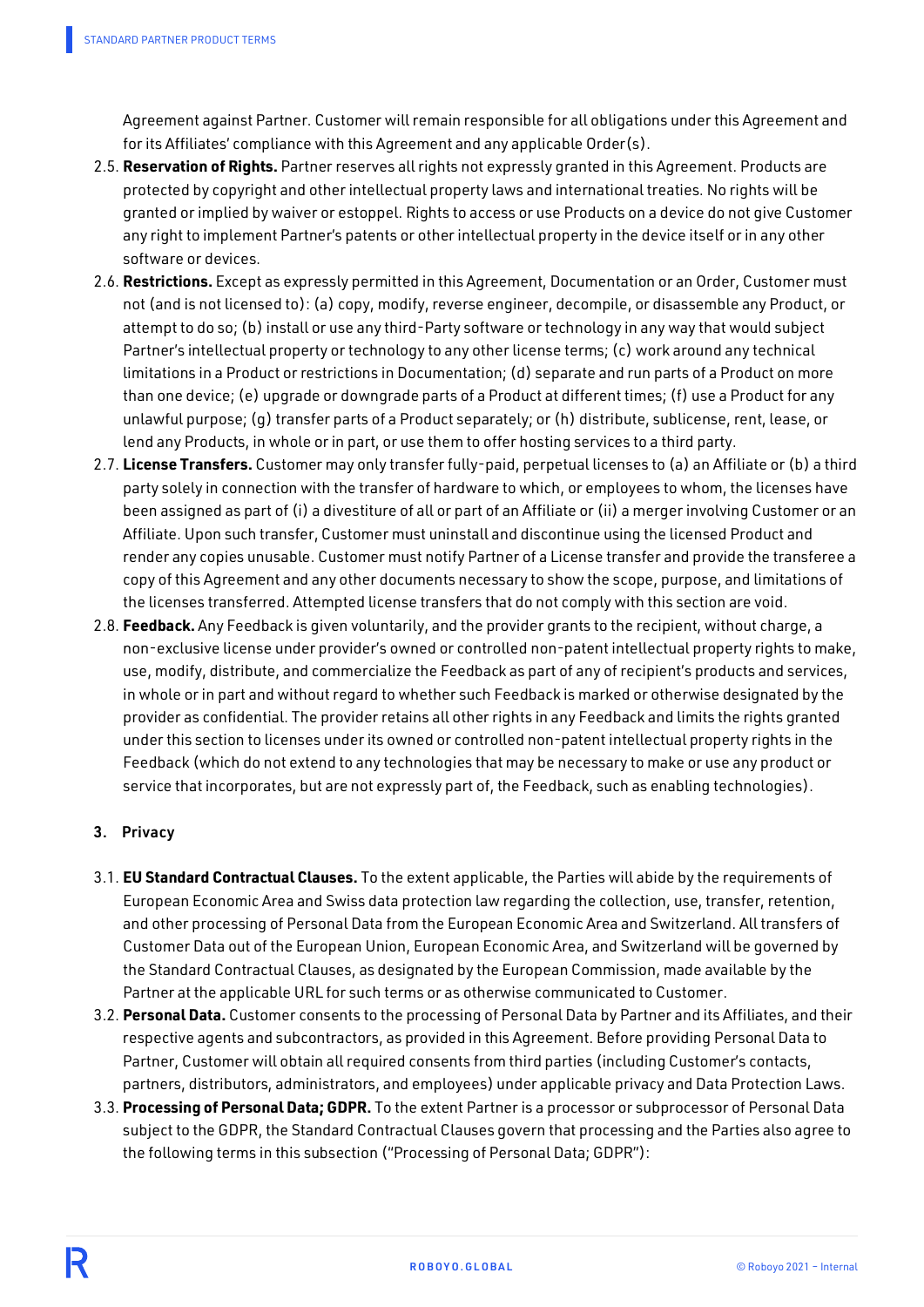- (i) **Processor and Controller Roles and Responsibilities.** Customer and Partner agree that Customer is the controller of Personal Data and Partner is the processor of such data, except when (a) Customer acts as a processor of Personal Data, in which case Partner is a subprocessor or (b) stated otherwise in any Product-specific terms. Partner will process Personal Data only on documented instructions from Customer. In any instance where the GDPR applies and Customer is a processor, Customer warrants to Partner that Customer's instructions, including appointment of Processor as a processor or subprocessor, have been authorized by the relevant controller.
- (ii) **Processing Details.** The Parties acknowledge and agree that: (a) the subject-matter of the processing is limited to Personal Data within the scope of the GDPR; (b) the duration of the processing will be for the duration of the Customer's right to use the Products and until all Personal Data is deleted or returned in accordance with Customer instructions or the terms of this Agreement; (c) the nature and purpose of the processing will be to provide the Products pursuant to this Agreement; (d) the types of Personal Data processed by the Products include those expressly identified in Article 4 of the GDPR; and (e) the categories of data subjects are Customer's representatives and end users, such as employees, contractors, collaborators, and customers, and other data subjects whose Personal Data is contained within any data made available to Partner by Customer.
- (iii) **Data Subject Rights; Assistance with Requests.** Partner will make information available to Customer in a manner consistent with the functionality of the Product and Partner's role as a processor of Personal Data of data subjects and the ability to fulfill data subject requests to exercise their rights under the GDPR. Partner will comply with reasonable requests by Customer to assist with Customer's response to such a data subject request. If Partner receives a request from Customer's data subject to exercise one or more of its rights under the GDPR in connection with a Product for which Partner is a data processor or subprocessor, Partner will redirect the data subject to make its request directly to Customer. Customer will be responsible for responding to any such request including, where necessary, by using the functionality of the Product. Partner will comply with reasonable requests by Customer to assist with Customer's response to such a data subject request.
- (iv) **Use of Subprocessors.** Customer consents to Partner using the subprocessors listed at the applicable Partner URL or as otherwise communicated to Customer. Partner remains responsible for its subprocessors' compliance with the obligations herein. Partner may update its list of subprocessors from time to time, by providing Customer at least fourteen (14) days notice before providing any new subprocessor with access to Personal Data. If Customer does not approve of any such changes, Customer may terminate any subscription for the affected Product without penalty by providing, prior to expiration of the notice period, written notice of termination that includes an explanation of the grounds for non-approval.
- (v) **Records of Processing Activities.** Partners will maintain all records required by the GDPR and, to the extent applicable to the processing of Personal Data on behalf of Customer, make them available to Customer upon request.

# 4. Confidentiality

4.1. **Confidential Information.**"Confidential Information" is non-public information that is designated "confidential" or that a reasonable person should understand is confidential, including, but not limited to, Customer Data, the terms of this Agreement, and Customer's account authentication credentials. Confidential Information does not include information that: (a) becomes publicly available without a breach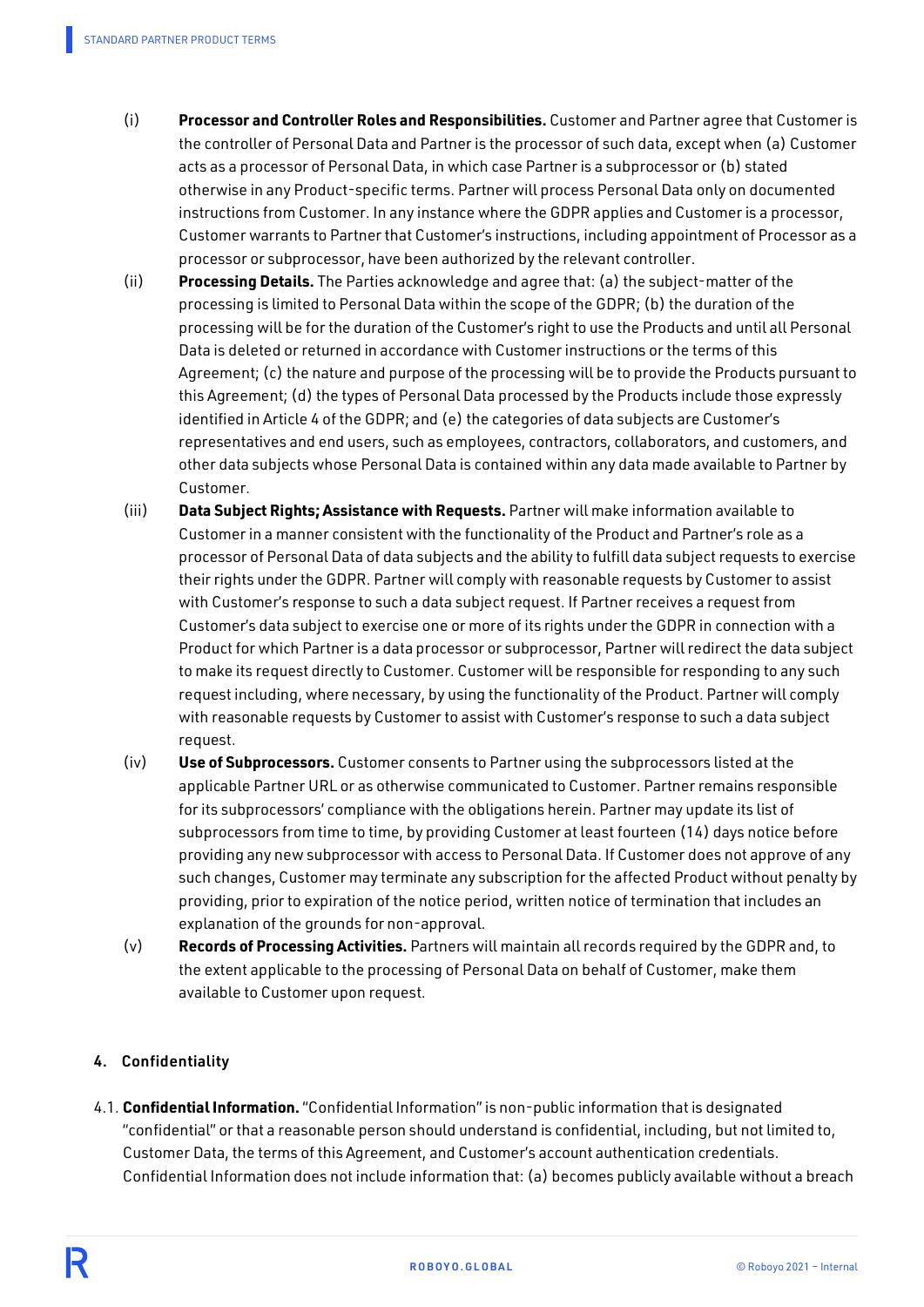of a confidentiality obligation; (b) the receiving Party received lawfully from another source without a confidentiality obligation; (c) is independently developed; or (d) is a comment or suggestion volunteered about the other Party's business, products or services.

- 4.2. **Protection of Confidential Information.** Each Party will take reasonable steps to protect the other's Confidential Information and will use the other Party's Confidential Information only for purposes of the Parties' business relationship. Neither Party will disclose Confidential Information to third parties, except to its Representatives, and then only on a need-to-know basis under nondisclosure obligations at least as protective as this Agreement. Each Party remains responsible for the use of Confidential Information by its Representatives and, in the event of discovery of any unauthorized use or disclosure, must promptly notify the other Party.
- 4.3. **Disclosure required by law.** A Party may disclose the other's Confidential Information if required by law, but only after it notifies the other Party (if legally permissible) to enable the other Party to seek a protective order.
- 4.4. **Duration of Confidentiality obligation.** These obligations apply: (1) for Customer Data, until it is deleted by Partner; and (2) for all other Confidential Information, for a period of five years after a Party receives the Confidential Information.

## 5. Service Level Agreement

5.1. **Support.** Partner may offer further availability and support obligations for a Product. Such service level agreement ("SLA") will be made available by the Partner at the applicable URL for such SLA or as otherwise communicated to Customer.

#### 6. Compliance.

6.1. **Records.** Customer must keep records relating to Products it and its Affiliates use or distribute. At Partner's expense, Partner may verify Customer's and its Affiliates' compliance with this Agreement at any time upon 30 days' notice. To do so, Partner may engage an independent auditor (under nondisclosure obligations) or ask Customer to complete a self-audit process. Customer must promptly provide any information and documents that Partner or the auditor reasonably requests related to the verification and access to systems running the Products. If verification or self-audit reveals any unlicensed use, Customer must, within 30 days, order sufficient licenses to cover the period of its unlicensed use and reimburse Partner for its costs incurred in verification. All information and reports related to the verification process will be Confidential Information and used solely to verify compliance. Nothing in this section limits Customer's right to audit Partner under the GDPR provisions.

#### 7. Partner Representation and Warranties

7.1. Partner continuously represents and warrants that: (i) it has full rights and authority to enter into, perform under, and grant the rights in, this Agreement; (ii) its performance will not violate any agreement or obligation between it and any third party; (iii) the Product will substantially conform to the Documentation; (iv) the Product will not: (a) to the best of Partner's knowledge, infringe or violate any third-party patent, copyright, trademark, trade secret, or other proprietary right; or (b) contain viruses or other malicious code that will degrade or infect any products, services, software, or Customer's network or systems, and; (v) while performing under this Agreement, Partner will comply with law, including Data Protection Laws and anti-corruption laws.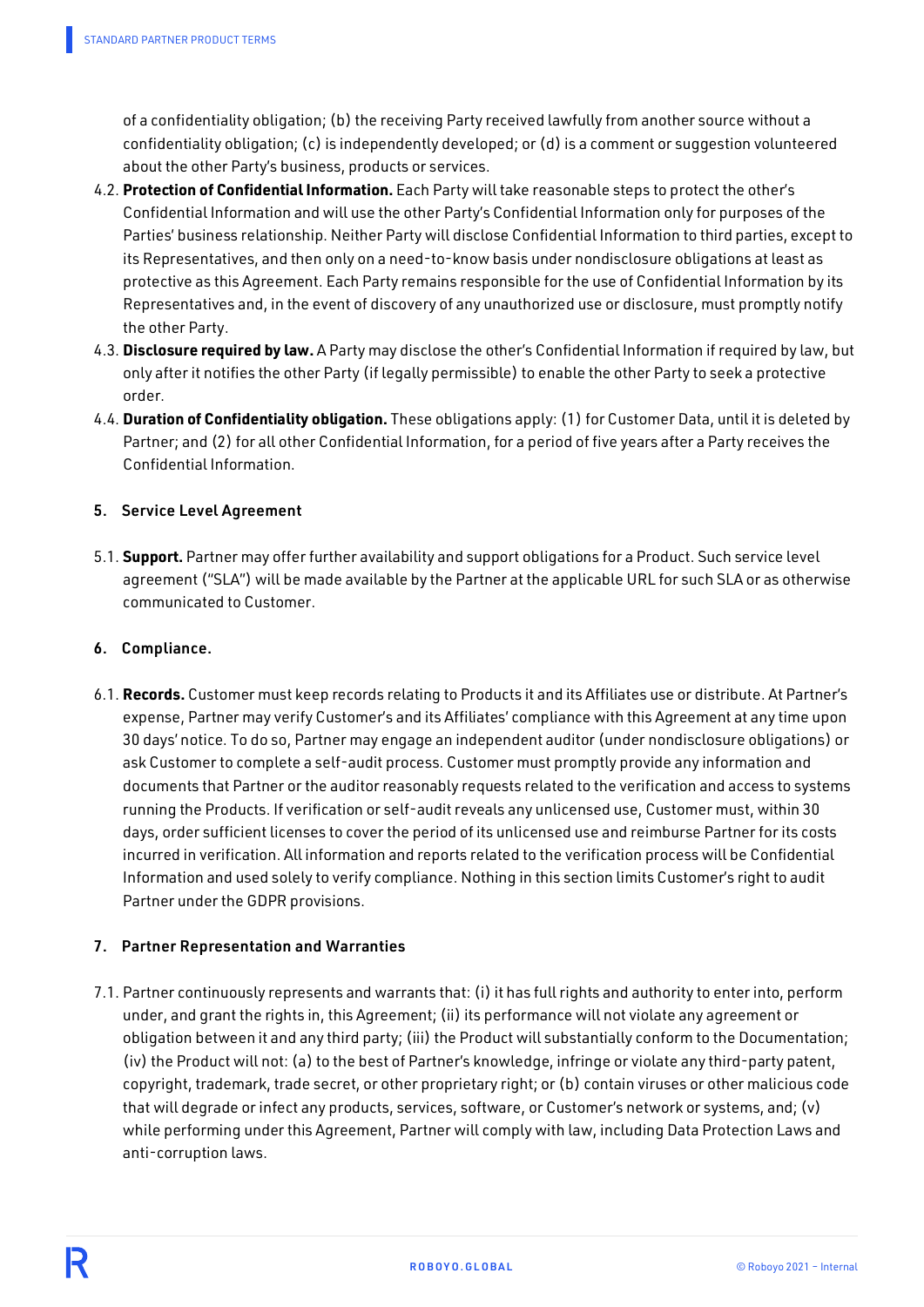7.2. WARRANTY EXCLUSIONS. EXCEPT AS EXPRESSLY STATED IN THIS AGREEMENT, THE PRODUCT IS PROVIDED "AS IS". TO THE MAXIMUM EXTENT PERMITTED BY LAW, PARTNER DISCLAIMS ANY AND ALL OTHER WARRANTIES (EXPRESS, IMPLIED OR STATUTORY, OR OTHERWISE) INCLUDING OF MERCHANTABILITY OR FITNESS FOR A PARTICULAR PURPOSE, WHETHER ARISING BY A COURSE OF DEALING, USAGE OR TRADE PRACTICE, OR COURSE OF PERFORMANCE.

#### 8. Indemnification and Limitation of Liability

- 8.1. **Indemnification by Customer.** Customer will defend Partner and its Affiliates from and against any and all third party claims, actions, suits, proceedings arising from or related to Customer's or any authorized user's violation of this Agreement or user terms (a "Claims Against Partner"), and will indemnify Partner and its Affiliates for all reasonable attorney's fees incurred and damages and other costs finally awarded against Partner or its Affiliates in connection with or as a result of, and for amounts paid by Partner or its Affiliates under a settlement Customer approves of in connection with a Claim Against Partner. Partner must provide Customer with prompt written notice of any Claims Against Partner and allow Customer the right to assume the exclusive defense and control of the claim, and cooperate with any reasonable requests assisting Customer's defense and settlement of such matter.
- 8.2. **Indemnification by Partner.** Partner will defend Customer from and against any and all third party claims, actions, suits, proceedings, and demands alleging that the use of the Product as permitted under this Agreement infringes or misappropriates a third party's intellectual property rights (a "Claim Against Customer"), and will indemnify Customer for all reasonable attorney's fees incurred and damages and other costs finally awarded against Customer in connection with or as a result of, and for amounts paid by Customer under a settlement Partner approves of in connection with a Claim Against Customer; provided, however, that the Partner has no liability if a Claim Against Customer arises from: (1) Customer Data or non-Partner products, including third-Party software; and (2) any modification, combination or development of the Product that is not performed or authorized in writing by Partner, including in the use of any application programming interface (API). Customer must provide Partner with prompt written notice of any Claim Against Customer and allow Partner the right to assume the exclusive defense and control, and cooperate with any reasonable requests assisting Partner's defense and settlement of such matter. This section states Partner sole liability with respect to, and Customer's exclusive remedy against Partner for, any Claim Against Customer.
- 8.3. **DAMAGES EXCLUSION.** IN NO EVENT WILL EITHER PARTY BE LIABLE FOR INDIRECT, INCIDENTAL, SPECIAL, PUNITIVE, OR CONSEQUENTIAL DAMAGES, OR LOSS OF USE, LOSS OF PROFITS, OR INTERRUPTION OF BUSINESS, HOWEVER CAUSED OR ON ANY THEORY OF LIABILITY.
- 8.4. **LIABILITY CAP.** UNLESS PROHIBITED BY APPLICABLE LAWS AND EXCEPT FOR ACTS OF FRAUD OR WILLFUL MISCONDUCT AND EXCEPT FOR THE INDEMNIFICATION OBLIGATIONS HEREUNDER, THE MAXIMUM AGGREGATE LIABILITY OF EACH PARTY FOR ALL CLAIMS (INDIVIDUALLY AND TOGETHER) UNDER, OR RELATING TO, THIS AGREEMENT WILL NOT EXCEED THE AMOUNT CUSTOMER PAID FOR THE OFFERING DURING THE 12 MONTHS BEFORE THE CLAIM.

## 9. Pricing and Payment

- 9.1. Customer's pricing and payment terms for a given Order are set forth and governed by the applicable Order.
- 9.2. **Return Policy.** Customer has 15 (fifteen) days from the date Customer places an Order to cancel the Customer Order and return the Product. If Customers cancels an Order for a Product within the fifteen (15) days period, Customer will be refunded the amount paid for the applicable Product, and Customer must immediately cease using the Product and delete any copies of the Product in Customer's possession. Except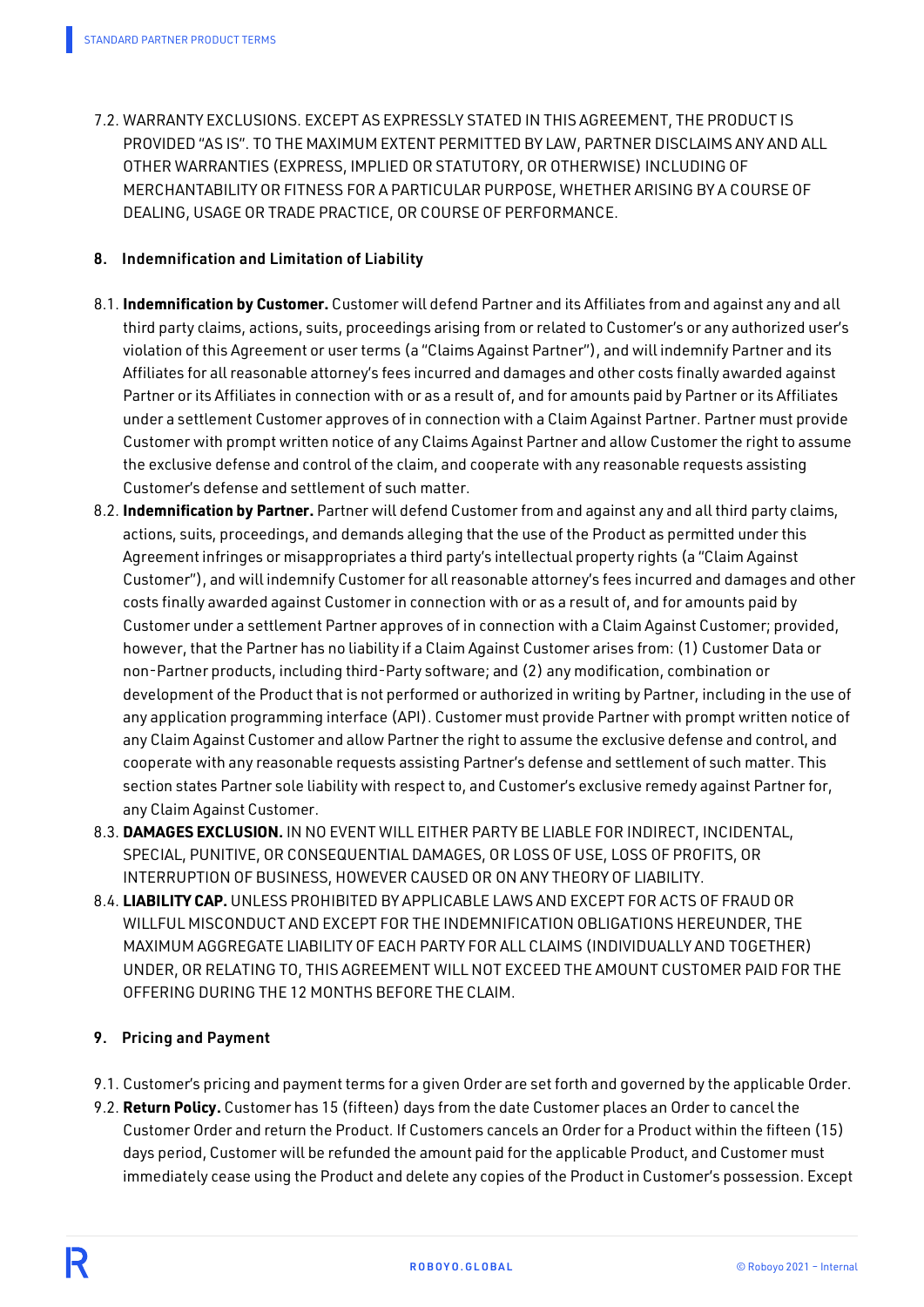as expressly provided in this Agreement, and except where refunds and other remedies cannot be excluded under the applicable laws, all Orders are non-cancelable and non-refundable.

### 10. Term and Termination.

- 10.1. **Term.** This Agreement is effective until terminated by a Party, as described below. The term for each Order will be set forth therein.
- 10.2. **Termination without Cause.** Unless otherwise set forth in an Order, either Party may terminate this Agreement or any Order without cause on 60 days' notice. Termination without cause will not affect Customer's perpetual licenses, and licenses granted on a subscription basis will continue for the duration of the subscription period(s), subject to the terms of this Agreement. Except as expressly provided in this Agreement, Partner will not provide refunds or credits if the Agreement or an Order is terminated without cause.
- 10.3. **Termination for Cause.** Without limiting other remedies it may have, either Party may terminate this Agreement or any Order immediately on notice if (i) the other Party materially breaches the Agreement or an Order, and fails to cure the breach within 30 days after receipt of notice of the breach; or (ii) the other Party becomes insolvent. Upon such termination, the following will apply:

(i) All licenses granted under this Agreement will terminate immediately except for fully-paid, perpetual licenses;

(ii) All amounts due under any unpaid invoices will become due and payable immediately;

(iii) If Partner is in breach, Customer will receive a refund or credit for any subscription fees, including amounts paid in advance for unused consumption for any usage period after the termination date.

- 10.4. **Suspension.** Partner may suspend use of the Product without terminating this Agreement during any period of material breach. Partner will give Customer reasonable notice before suspending the Product. Suspension will only be to the extent reasonably necessary.
- 10.5. **Survival.** The terms of this Agreement, including the applicable Order, that are likely to require performance, or have application to events that may occur, after the termination or expiration of this Agreement or any Order, will survive termination or expiration, including all indemnity obligations and procedures.

## 11. Governing Law and Dispute Resolution

- 11.1. **Governing Law.** This Agreement is governed by the laws indicated below, depending on Your domicile/headquarters, without regard to conflicts of law provisions:
- 11.2. (i) **United States of America, Canada or Mexico (North America)**: If you acquired the Product in the North America, the laws of the state or province where You live or where Your principal place of business is located, govern the interpretation of these terms, claims for breach of them, and all other claims (including consumer protection, unfair competition, and tort claims);
- 11.3. (ii) **Outside of North America:** If you acquired the Products in any other country, the laws of that country apply.

## 12. General

12.1. **Entire Agreement and Amendments.** This Agreement constitutes the entire agreement between the Parties with respect to the subject matter of this Agreement and takes prevalence over any prior written or oral agreement between them with respect to such subject matter. Unless otherwise agreed in a writing signed by both Parties, Partner will not change the terms of this Agreement, including privacy terms, during